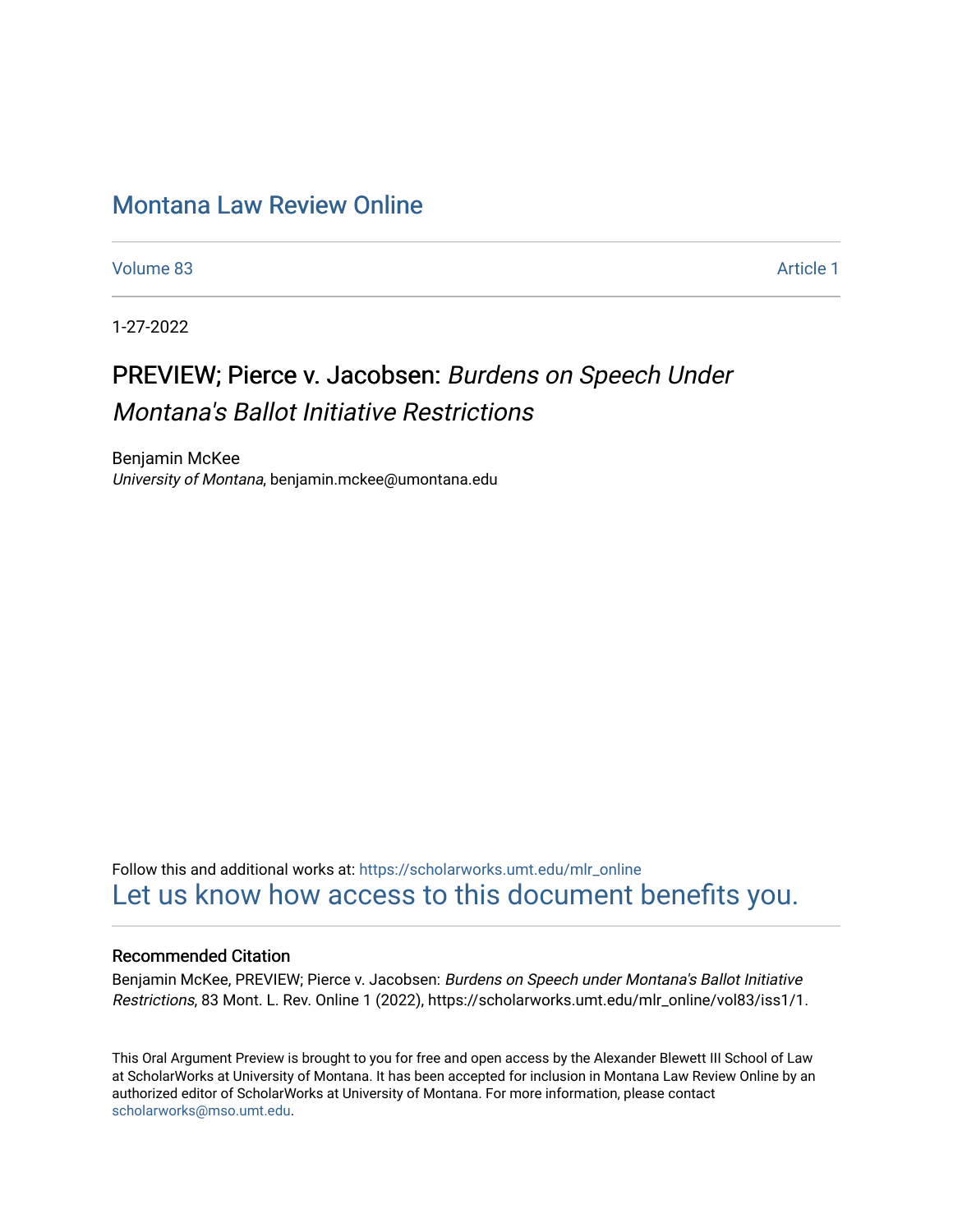# **PREVIEW; Pierce v. Jacobsen:** *Burdens on Speech Under Montana's Ballot Initiative Restrictions*

# **Ben McKee\***

The United States Court of Appeals for the Ninth Circuit will hear oral argument in *Pierce v. Jacobsen* on Wednesday, February 9, 2022 at 9:00 a.m. in the Pioneer Courthouse, Portland, Oregon. Paul A. Rossi of IMPG Advocates is expected to appear on behalf of appellants Nathan Pierce, Montana Coalition for Rights, Montanans for Citizen Voting, Liberty Initiative Fund, and Sherri Ferrell. Austin Knudsen, Hannah E. Tokerud, and Patrick M. Risken are expected to appear on behalf of appellees Christi Jacobsen, in her official capacity as the Secretary of State for the State of Montana, Austin Knudsen, in his official capacity as the Attorney General of Montana, and Jeff Mangan, in his official capacity as the Commissioner of the Montana Commission on Political Practices.

# **I. INTRODUCTION**

The issue in this case is whether a Montana statute requiring that petition circulators be state residents, and prohibiting initiative proponents from compensating petition circulators on a persignature basis, imposes a severe burden on political speech protected by the First Amendment. If the court of appeals determines the answer to either of these questions is yes, the court will apply strict scrutiny—or else remand to the district court to do so—which will likely result in one or both of the challenged provisions being struck down.

# **II. FACTUAL AND PROCEDURAL BACKGROUND**

# *A. Constitutional Initiatives in Montana*

The Montana Constitution provides that Montana citizens may amend the Constitution by initiative.<sup>1</sup> Petitions that include the full text of the proposed amendment must be signed by at least 10% of Montana voters, including at least 10% of voters in each of twofifths of the state's legislative districts.<sup>2</sup> The initiative's proponents must then file the petitions with the Secretary of State; if the Secretary determines that the petitions have been signed by the required number of voters, the proposed amendment will be

<sup>\*</sup> J.D. Candidate, Alexander Blewett III School of Law at the University of Montana, Class of 2023.

 $1$  MONT. CONST. art. XIV, § 9(1).

<sup>2</sup> *Id.*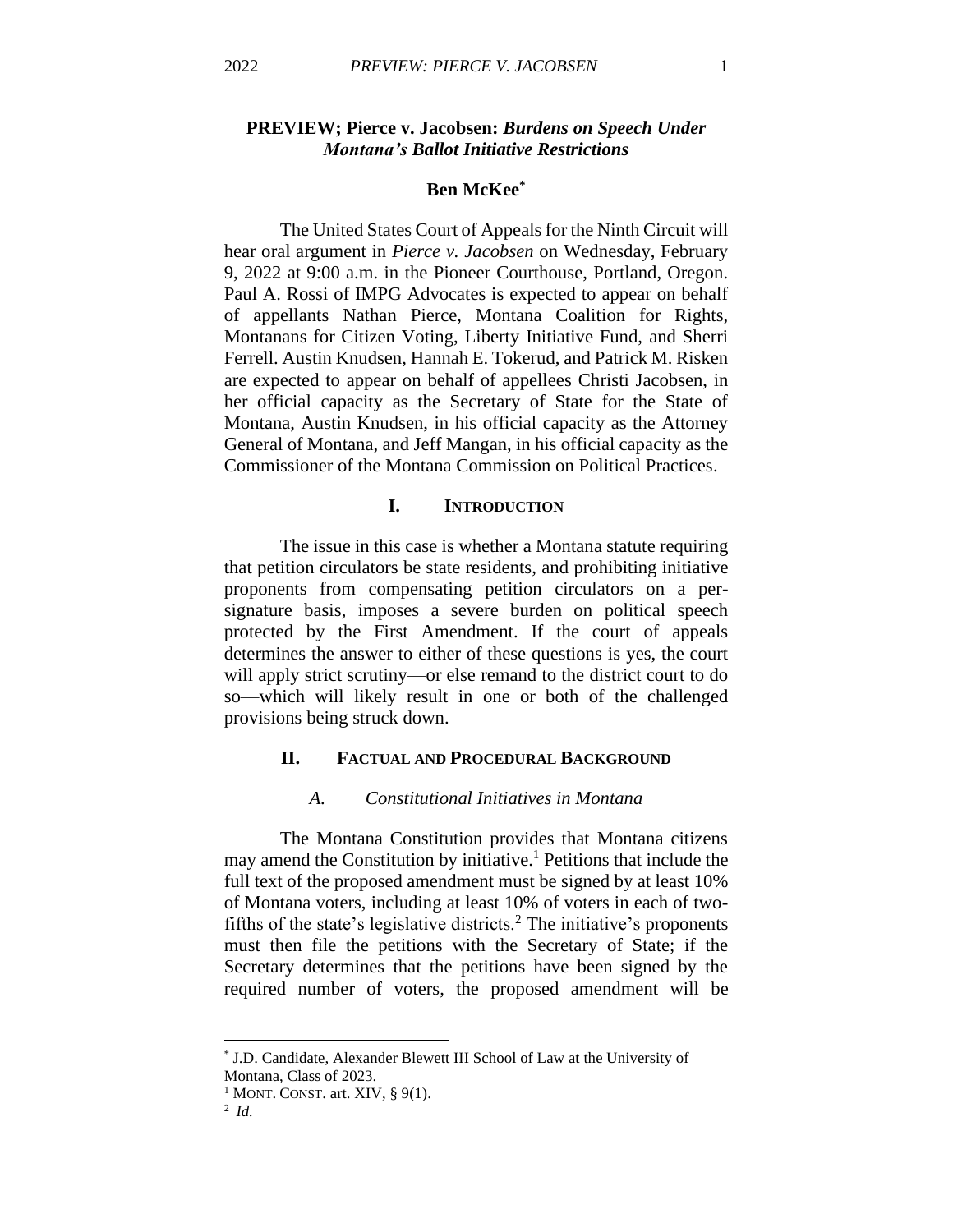published twice each month for the two months leading up to the next state-wide election.<sup>3</sup>

At that election, the proposed amendment will be submitted to the voters, and if a majority of the voters approve the initiative, the amendment becomes a part of the Constitution. 4

#### *B. 2006 Fraud and Legislative Response*

Understanding the context of the instant case requires looking at the events of the 2006 elections in Montana. That year, proponents of three initiatives submitted their signed petitions with the requisite signatures to election officials. <sup>5</sup> Parties opposing the initiatives subsequently filed a complaint alleging that the proponents' signature gatherers had obtained signatures in a deceptive manner and had perjured themselves in swearing to the contents on the form affidavits.<sup>6</sup> Following a bench trial in Montana district court, the court found that the proponents had engaged in fraud and procedural non-compliance in the gathering of signatures.<sup>7</sup> The proponents had relied primarily on paid out-of-state petition circulators to obtain the vast majority of signatures, and had paid the circulators based on the number of signatures they obtained. <sup>8</sup> The district court determined that the signature gatherers (1) falsely attested that they personally gathered the signatures when they were actually gathered by other persons, (2) used false addresses on their certification affidavits, and (3) employed deceitful "bait and switch" tactics when interacting with voters. <sup>9</sup> The Montana Supreme Court affirmed the district court's findings and its order invalidating the Secretary of State's certification of the initiatives.<sup>10</sup>

In 2007, the Montana Legislature responded to the prior year's instances of fraud by passing Senate Bill 96, requiring persons circulating an initiative petition to be Montana residents, and prohibiting their compensation based on the number of

<sup>3</sup> *Id.* art. XIV, § 9(2).

<sup>4</sup> *Id.* art. XIV, § 9(3).

<sup>5</sup> Montanans for Just. v. State, 146 P.3d 759, 764 (Mont. 2006).

<sup>6</sup> *Id.* at 764–65.

<sup>7</sup> *Id.* at 763.

<sup>8</sup> *Id.*

<sup>9</sup> *Id.* at 770.

<sup>10</sup> *Id.* at 778.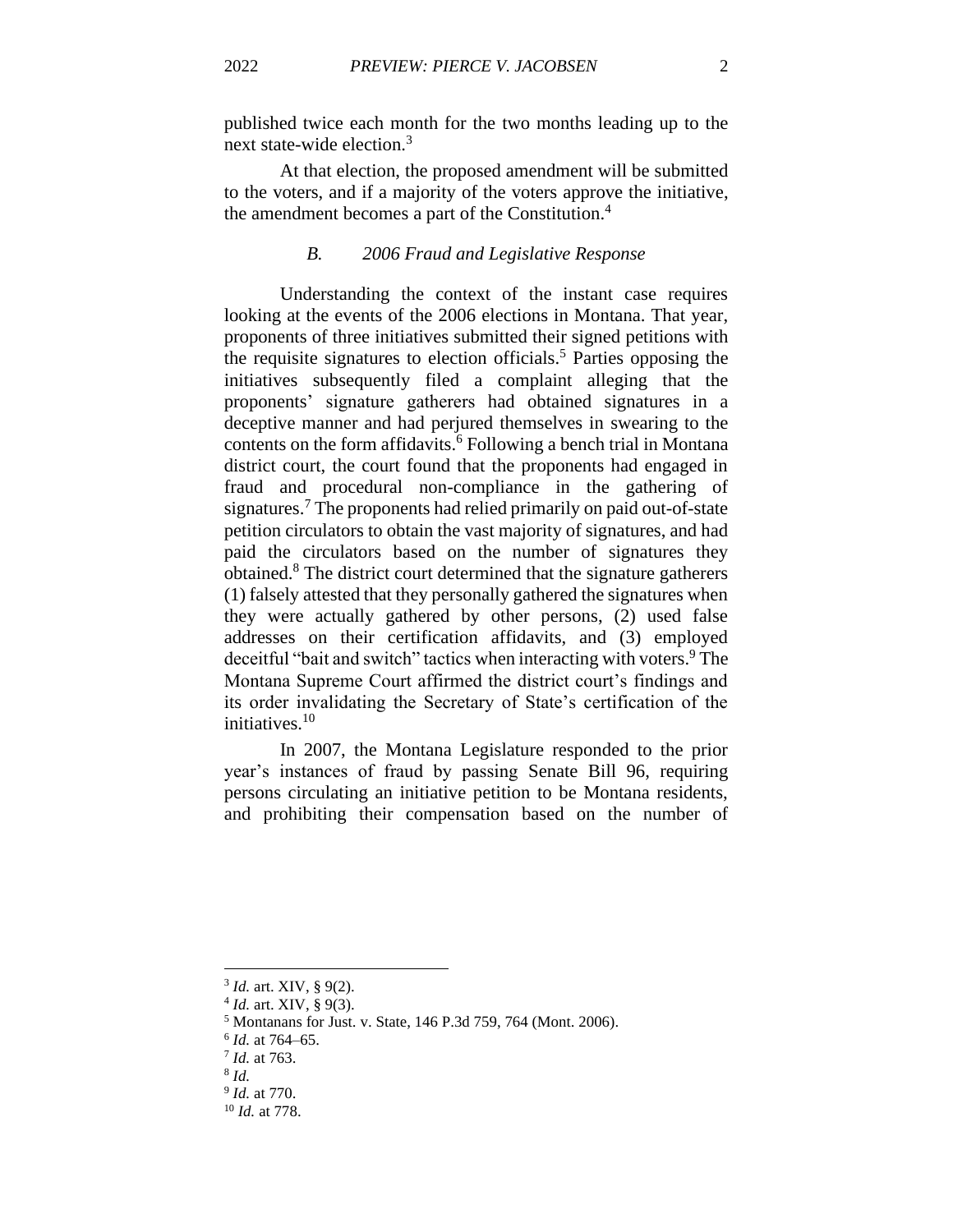signatures gathered.<sup>11</sup> The relevant provisions were codified at Montana Code Annotated §  $13-27-102(2).$ <sup>12</sup>

# *C. Current Litigation and Procedural Posture*

In March 2018, Paul Jacob came to Montana to form a committee to secure ballot access for an initiative that would amend the Montana Constitution to limit voting in state elections to United States citizens.<sup>13</sup> In April 2018, Montanans for Citizen Voting was incorporated for this purpose. <sup>14</sup> Jacob solicited bids for the petition drive from two firms: Advanced Micro Targeting ("AMT"), based in Texas, and Silver Bullet, based in Wyoming.<sup>15</sup> AMT bid \$500,000 for the petition drive, and although AMT expressly stated it would not pay signature gatherers based on the number of signatures obtained—because AMT believed such a compensation system encouraged fraud—Jacob was concerned about the effect Montana's per-signature compensation ban would have on the petition drive, as well as the residency requirement. <sup>16</sup> Silver Bullet bid \$469,000 to obtain 80,000 signatures, and additionally agreed that if Montana officials were enjoined from enforcing the residency requirement and pay-per-signature ban, Silver Bullet would charge one dollar less per signature.<sup>17</sup>

On May 9, 2018, Montanans for Citizen Voting, alongside Jacob's Liberty Initiative Fund; Montana Coalition for Rights—a lobbying group involved in advancing previous ballot initiatives in Montana<sup>18</sup>—and its founder Nathan Pierce; and Sherri Ferrell, a professional signature gatherer who performed initiative petitioning services across the country<sup>19</sup> (collectively "MCV") filed suit in United States District Court for the District of Montana.<sup>20</sup> Naming then-Secretary of State Corey Stapleton and Attorney General Tim Fox (collectively "the State") as defendants in their official capacities, $2<sup>1</sup>$  MCV asserted that the pay-per-signature ban and

<sup>11</sup> Pierce v. Stapleton, 505 F. Supp. 3d 1059, 1064 (D. Mont. 2020); *see* MONT. CODE ANN. § 13-27-102(2) (2007) ("A person gathering signatures for the initiative, the referendum, or to call a constitutional convention: (a) must be a resident . . . of the state of Montana; and (b) may not be paid anything of value based upon the number of signatures gathered.").

<sup>12</sup> *See* § 13-27-102(2).

<sup>13</sup> *Pierce*, 505 F. Supp. at 1064–65.

<sup>14</sup> *Id.* at 1064.

<sup>15</sup> *Id.* at 1065.

<sup>16</sup> *Id.*

<sup>17</sup> *Id.*

<sup>18</sup> *Id.* at 1064.

<sup>19</sup> *Id.*

<sup>20</sup> *Id.* at 1065.

<sup>21</sup> *Id.* at 1059.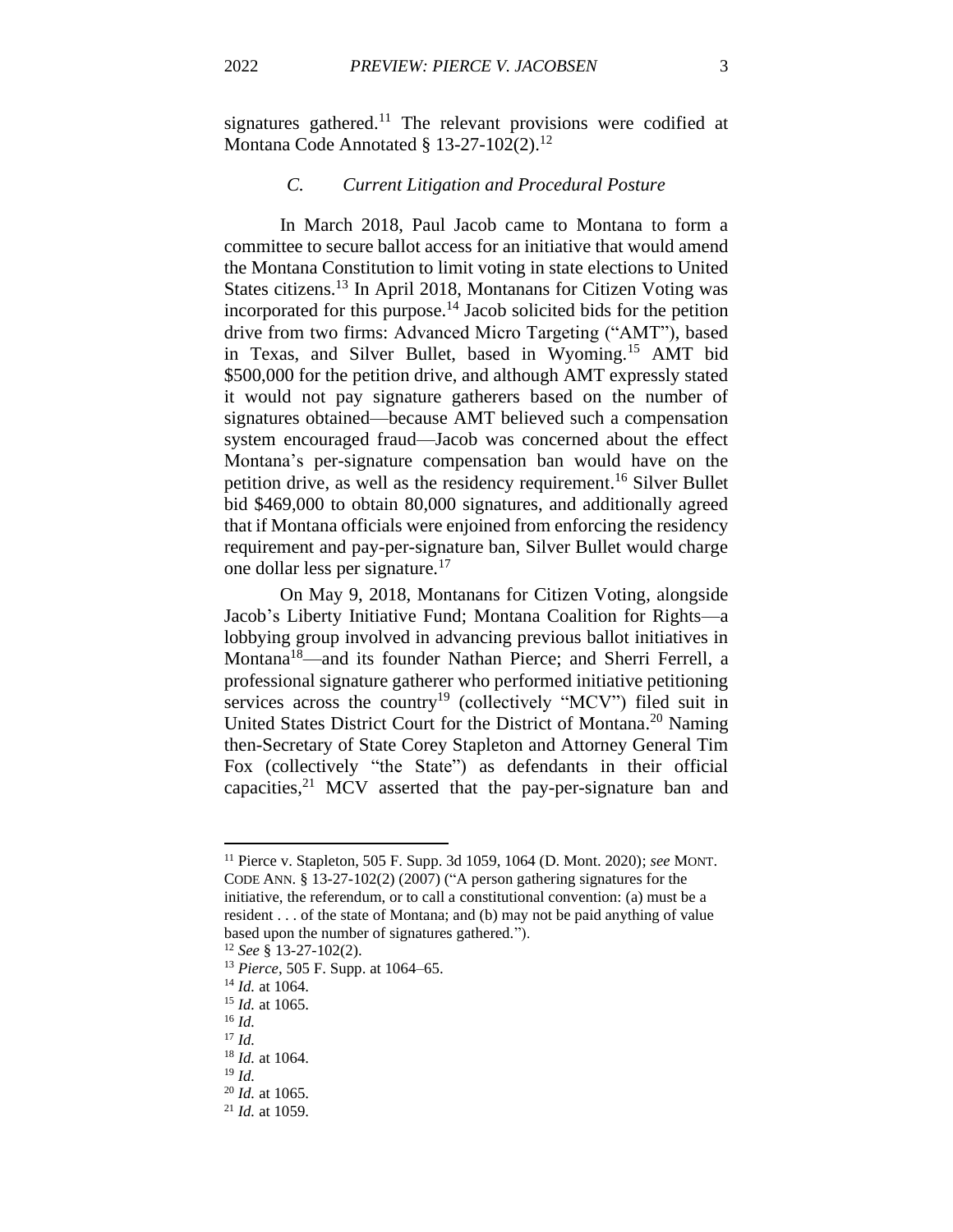residency requirement in § 13-27-102(2) violated the First and Fourteenth Amendments of the United States Constitution.<sup>22</sup>

The July 22, 2018 deadline for submitting signatures for the 2018 election passed without MCV attempting to qualify its citizenvoting initiative for the ballot.<sup>23</sup> MCV and the State filed crossmotions for summary judgment, $^{24}$  and on December 4, 2020, the district court granted the State's motion,<sup>25</sup> finding that MCV failed to show that either of the challenged restrictions on signature gathering violated their rights under the First and Fourteenth Amendments.<sup>26</sup>

#### *D. District Court's Reasoning*

In granting summary judgment for the State, the district court agreed with MCV that speech associated with petition circulation involves "interactive communication concerning political change" and is therefore political speech protected by the First Amendment.<sup>27</sup> However, the court also noted that the power to propose ballot initiatives is a state-created right, not one protected by the federal constitution,<sup>28</sup> and cited Ninth Circuit precedent in *Prete v. Bradbury*<sup>29</sup> establishing that "[s]tates allowing ballot initiatives have considerable leeway to protect the integrity and reliability of the initiative process, as they have with respect to the election processes generally."<sup>30</sup>

The district court cited the United States Supreme Court's *Anderson-Burdick* framework for evaluating the constitutionality of a ballot access measure that is challenged on First Amendment grounds, in which "the character and magnitude of the asserted injury" to the plaintiffs' rights are weighed against "the precise interests put forward by the State as justifications for the burden imposed by its rule," considering "the extent to which those interests

<sup>&</sup>lt;sup>22</sup> *Id.* at 1062; *see* U.S. CONST. amend. I ("Congress shall make no law ... abridging the freedom of speech . . . ."); U.S. CONST. amend. XIV, § 1 ("No state shall . . . deprive any person of life, liberty, or property, without due process of law . . . .").

<sup>23</sup> *Pierce*, 505 F. Supp. at 1065–66.

<sup>24</sup> *Id.* at 1062.

<sup>25</sup> Appellants' Opening Brief at 11, *Pierce v. Jacobsen*, No. 21-35173 (9th Cir. July 2, 2021), https://perma.cc/C6G2-ML5H.

<sup>26</sup> *Pierce*, 505 F. Supp. at 1075–76.

<sup>27</sup> *Id.* at 1066 (quoting Meyer v. Grant, 486 U.S. 414, 422 (1988)).

<sup>28</sup> *Id.* at 1067 (citing *Meyer*, 486 U.S. at 424).

<sup>29</sup> 438 F.3d 949 (9th Cir. 2006).

<sup>30</sup> *Pierce*, 505 F. Supp. at 1066–67 (quoting Prete v. Bradbury, 438 F.3d 949, 961 (9th Cir. 2006)).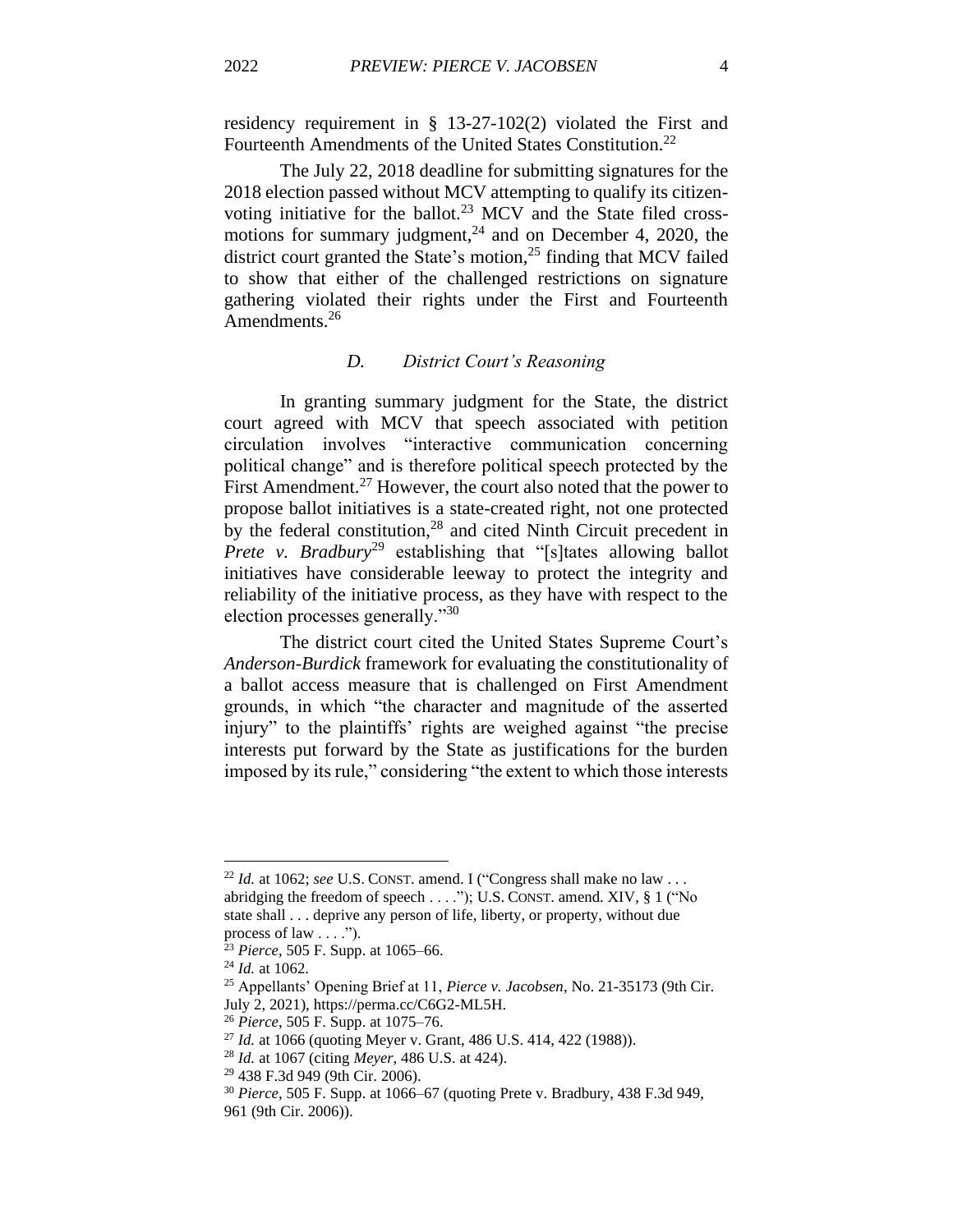make it necessary to burden the plaintiff's rights."<sup>31</sup> Applying this framework to Montana's residency requirements for signature gatherers, the district court found that MCV failed to demonstrate "that there are not enough Montana residents to serve as circulators or that Montana residents are inferior communicators" and offered "little to no actual evidence that the residency requirement put a limitation on the voices or the audience they were able to reach.<sup>332</sup>

In addition to citing the United States Supreme Court in *Meyer v. Grant*, <sup>33</sup> regarding burdens on political speech arising from state regulation of petition circulation—including regulations that make it less likely that proponents will obtain the requisite number of signatures<sup>34</sup>—the district court also cited the Ninth Circuit in *Angle v. Miller*, <sup>35</sup> where the court of appeals held that strict scrutiny only applied when a reasonably diligent campaign could not normally secure its initiative on the ballot, as a result of such regulations creating a severe burden on the proponents' speech.<sup>36</sup> Applying this *Angle* test, the district court determined that MCV did not act with reasonable diligence, as the proponents of the citizenvoting initiative waited until April 2018 to incorporate, and in May 2018, instead of gathering signatures, MCV filed a lawsuit and took no further steps to qualify the initiative for either the 2018 or 2020 ballots.<sup>37</sup> The district court therefore could not conclude that the residency requirement created a severe burden on MCV's rights, and thus held that there was no basis to apply strict scrutiny.<sup>38</sup> The court determined that the State's regulatory interests were sufficient to uphold the residency requirement in  $\S$  13-27-102(2), and granted summary judgment to the State on that claim.<sup>39</sup>

Regarding MCV's First Amendment challenge to the prohibition on per-signature compensation, the district court again cited *Prete*, where the court of appeals upheld Oregon's ban on paying signature gatherers on a per-signature basis,<sup>40</sup> in part because the challengers' assertions—regarding the difficulty of signature gathering under state election law— were based on "unsupported

<sup>31</sup> *Id.* at 1067 (quoting Burdick v. Takushi, 504 U.S. 428, 434 (1992)) (internal quotation marks omitted); *see also* Anderson v. Celebrezze, 460 U.S. 780, 789 (1983).

<sup>32</sup> *Id.* at 1070.

<sup>33</sup> 486 U.S. 414 (1988).

<sup>34</sup> *Pierce*, 505 F. Supp. at 1067 (citing Meyer v. Grant, 486 U.S. 414, 422–23 (1988)).

<sup>35</sup> 673 F.3d 1122 (9th Cir. 2012).

<sup>36</sup> *Pierce*, 505 F. Supp. at 1067 (citing Angle v. Miller, 673 F.3d 1122, 1133 (9th Cir. 2012)).

<sup>37</sup> *Id.* at 1071.

<sup>38</sup> *Id.* at 1072.

<sup>39</sup> *Id.* at 1072–73.

<sup>40</sup> *Id.* at 1073 (citing Prete v. Bradbury, 438 F.3d 949, 951 (9th Cir. 2006)).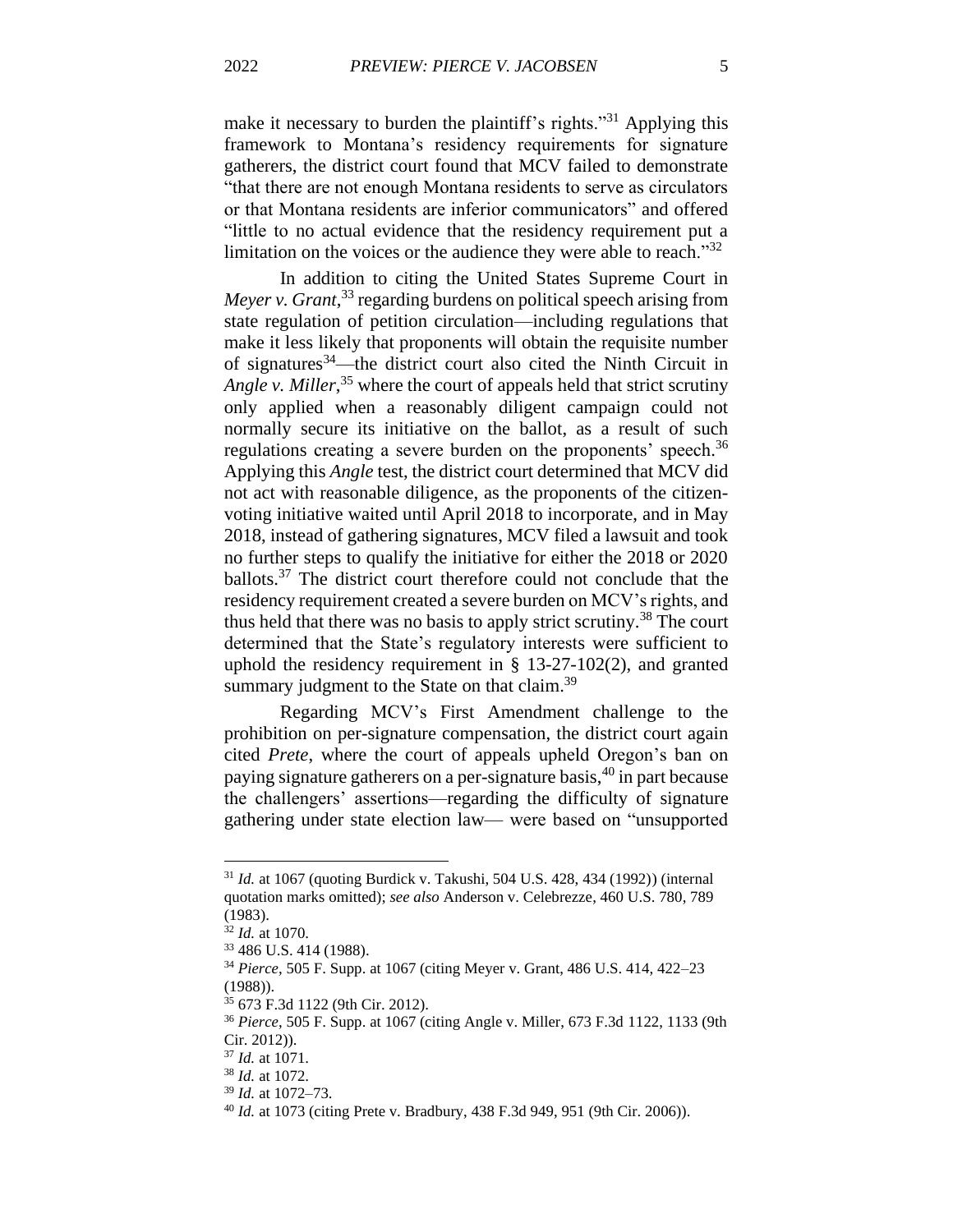speculation," and the Oregon law thus constituted a lesser burden under the *Anderson-Burdick* framework which was not subject to strict scrutiny.<sup>41</sup> In applying *Prete* to MCV's claims, the district court found that the MCV's assertion that the pay-per-signature ban constituted a severe burden was similarly speculative and unsupported by the record.<sup>42</sup> In applying "a relaxed level of scrutiny," the court determined that the State's interests were sufficient to uphold the pay-per-signature prohibition in § 13-27- 102(2), <sup>43</sup> and granted summary judgment to the State on that claim as well.<sup>44</sup>

#### **III. SUMMARY OF THE ARGUMENTS**

#### *A. Appellants' Arguments*

On appeal, MCV offers two arguments: (1) The district court should have applied a strict scrutiny analysis to MCV's challenge to Montana's residency requirement; and (2) the district court should have applied strict scrutiny to MCV's challenge to Montana's ban on compensating professional petition circulators based on the number of valid signatures collected.

First, MCV asserts that strict scrutiny is the correct standard of review for the residency requirement because those restrictions impose a severe burden on First Amendment speech.<sup>45</sup> MCV concedes that lesser burdens require a less exacting level of scrutiny,<sup>46</sup> but cites the Ninth Circuit case *Nader v. Brewer*,<sup>47</sup> asserting that the severity of the burden is assessed based on the number of people the residency requirement excludes from gathering signatures. <sup>48</sup> MCV discusses how, in *Nader*, the court applied strict scrutiny to Arizona's residency requirement for candidate ballot access petitions because the law reduced the pool of available signature gatherers.<sup>49</sup> MCV argues that by excluding all individuals outside Montana, § 13-27-102(2) constitutes a severe burden,<sup>50</sup> and like the Arizona law in *Nader*, § 13-27-102(2) is not narrowly tailored, because the state could instead require that non-

<sup>41</sup> *Id.* (citing *Prete*, 438 F.3d at 964–65).

<sup>42</sup> *Id.*

<sup>43</sup> *Id.*

<sup>44</sup> *Id.* at 1075.

<sup>45</sup> Appellants' Opening Brief, *supra* note 25, at 23.

<sup>46</sup> Appellants' Opening Brief, *supra* note 25, at 18 (citing Timmons v. Twin

Cities Area New Party, 520 U.S. 351, 358–59 (1997)).

<sup>47</sup> 531 F.3d 1028 (9th Cir. 2008).

<sup>48</sup> Appellants' Opening Brief, *supra* note 25, at 28 (citing Nader v. Brewer, 531 F.3d 1028, 1035–36 (9th Cir. 2008)).

<sup>49</sup> Appellants' Opening Brief, *supra* note 25, at 20.

<sup>50</sup> Appellants' Opening Brief, *supra* note 25, at 33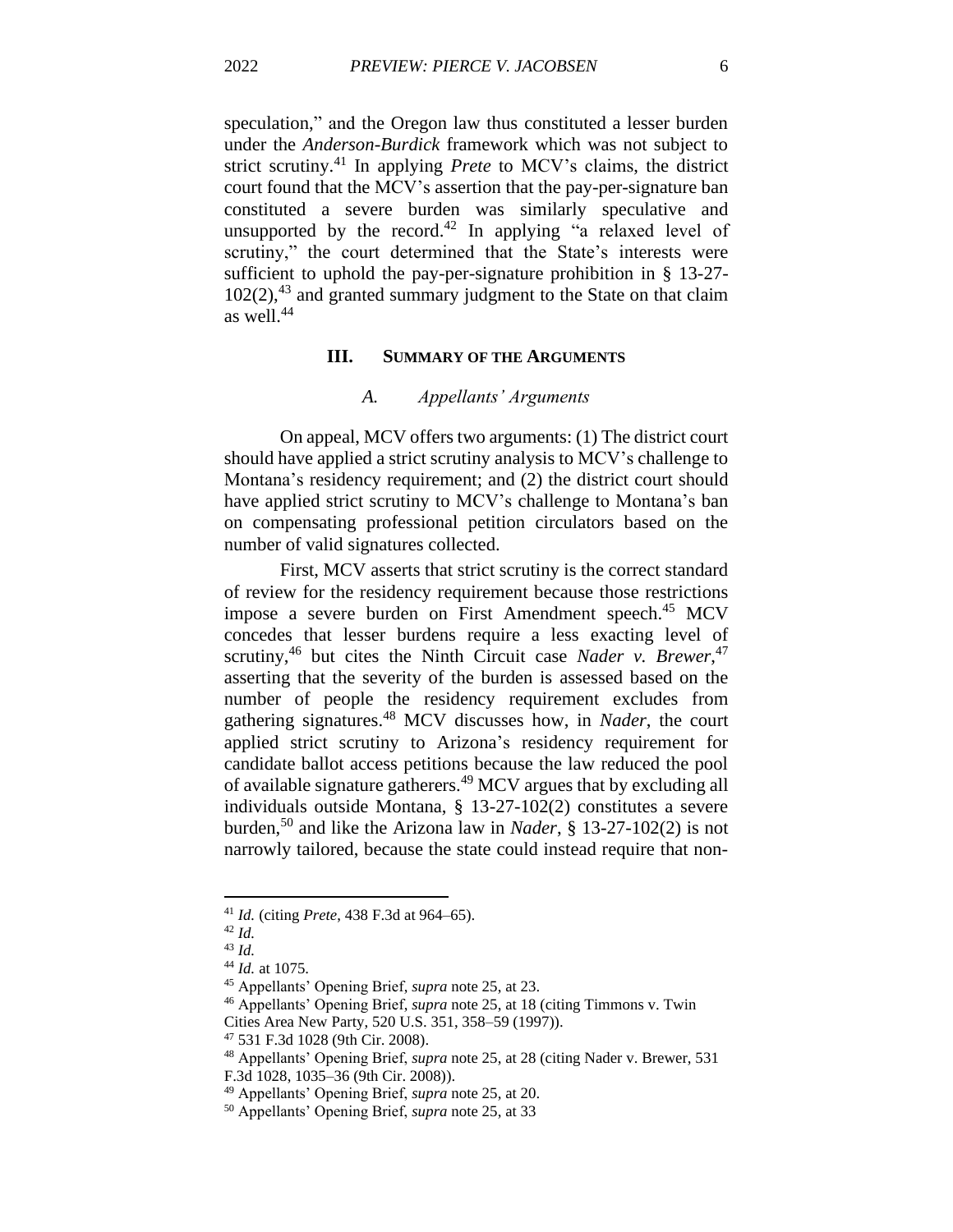resident signature gatherers submit to Montana's jurisdiction, rather than impose a blanket ban. 51

Second, MCV argues that the district court should have also applied strict scrutiny to the ban on compensating signature gatherers based on the number of valid signatures collected.<sup>52</sup> MCV asserts strict scrutiny is the appropriate standard of review because the compensation ban imposes a severe burden on political speech by (1) making it less likely that the initiative proponents will gather the requisite number of signatures, (2) reducing the pool of available signature gatherers, (3) eliminating the professionals who are best able to convey the initiative's message, (4) reducing the size of the audience the proponents can reach, and (5) increasing the overall cost of signature gathering.<sup>53</sup> In arguing that  $\S 13-27-102(2)$  is not narrowly tailored, MCV asserts that Montana could discourage fraud by allowing compensation based on *valid* signatures gathered, as opposed to compensation based on *all* signatures regardless of validity.<sup>54</sup> MCV argues that Montana could additionally protect against fraud by implementing a registration system, whereby signature gatherers would be required to register with the Secretary of State and provide proof of their identity and current legal address before starting work circulating any petitions.<sup>55</sup> MCV also argues that the State's restrictions are underinclusive because they do not apply to signature campaigns that seek to qualify political candidates for the ballot. 56

# *B. Appellees' Arguments*

In response, the State—with current Secretary of State Christi Jacobsen and Attorney General Austin Knudsen automatically substituted for Corey Stapleton and Tim  $Fox^{57}$  argues that (1) the district court was correct in determining that the provisions of § 13-27-102(2) do not impose a severe burden on MCV, and (2) even if strict scrutiny does apply, the statute survives.

First, the State argues that neither the residency requirement nor the pay-per-signature ban constitutes a severe burden on MCV's political speech.<sup>58</sup> The State cites Ninth Circuit precedent that the severity of the burden imposed by an election law is a question of

<sup>51</sup> Appellants' Opening Brief, *supra* note 25, at 41–42.

<sup>52</sup> Appellants' Opening Brief, *supra* note 25, at 44.

<sup>53</sup> Appellants' Opening Brief, *supra* note 25, at 17–18.

<sup>54</sup> Appellants' Reply Brief at 19, *Pierce v. Jacobsen*, No. 21-35173 (9th Cir. Oct.

<sup>22, 2021),</sup> https://perma.cc/RH2W-2URK.

<sup>55</sup> Appellants' Opening Brief, *supra* note 25, at 54.

<sup>56</sup> Appellants' Reply Brief, *supra* note 54, at 21.

<sup>57</sup> Brief of Appellees at 1 n.1, *Pierce v. Jacobsen*, No. 21-35173 (9th Cir. Sep. 1, 2021), https://perma.cc/AGZ2-C739.

<sup>58</sup> Brief of Appellees, *supra* note 57, at 16.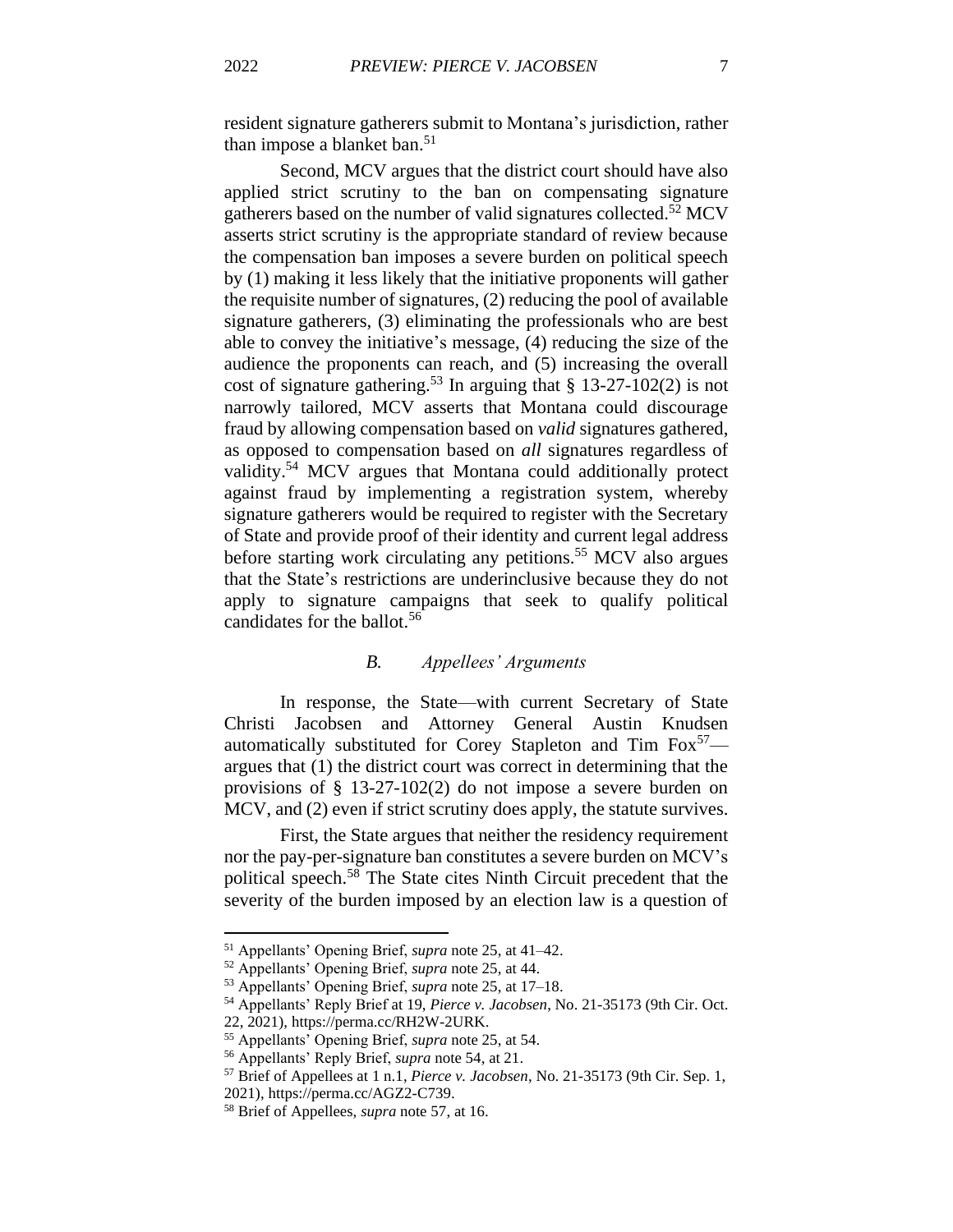fact, not a question of law.<sup>59</sup> The State then notes the district court's finding that MCV failed to show actual evidence—such as data, expert opinion, or comparison information—of the burden caused by the residency requirement, and contends that MCV's brief continues to provide only conclusory and speculative claims.<sup>60</sup> The State also notes that much of the authority MCV cites regarding challenges to residency requirements in other states—including the Ninth Circuit decision in *Nader—*were cases dealing with candidate petitions, not ballot initiatives, and are therefore irrelevant.<sup>61</sup> Of MCV's cases that the State acknowledges are relevant, the State distinguishes the facts in those cases from the facts here, as the challengers to the residency requirements cited by MCV had actually launched initiative drives, and had either failed to obtain the requisite number of signatures or had been inhibited in recruiting quality signature gatherers as a result of the restrictions.<sup>62</sup> In addition, the states in those cases had not shown any history of fraud committed by non-resident signature gatherers, in contrast to Montana's experience.<sup>63</sup>

Regarding the ban on per-signature compensation, the State asserts that *Prete* controls, and in that case, the Ninth Circuit rejected similar arguments that a pay-per-signature ban severe burdened the plaintiffs, *e.g.*, by allegedly reducing the pool of signature gatherers, creating higher costs, and making it more difficult to obtain valid signatures.<sup>64</sup> The State asserts that MCV's relies on irrelevant authority to evade the clear applicability of *Prete*. 65

Finally, the State argues that even if the court were to apply strict scrutiny, the provisions of § 13-27-102(2) should be upheld because, in addition to Montana's compelling interest in election integrity, the statute is narrowly tailored to target the specific abuses that Montana has actually experienced<sup>66</sup>—fraud committed by nonresident circulators, who were compensated on a per-signature basis. 67

<sup>59</sup> Brief of Appellees, *supra* note 57, at 16 (citing Democratic Party of Hawaii v.

Nago, 833 F.3d 1119, 1122–23 (9th Cir. 2016)).

<sup>60</sup> Brief of Appellees, *supra* note 57, at 17–18.

<sup>61</sup> Brief of Appellees, *supra* note 57, at 22.

<sup>62</sup> Brief of Appellees, *supra* note 57, at 23–24.

<sup>63</sup> Brief of Appellees, *supra* note 57, at 25.

<sup>64</sup> Brief of Appellees, *supra* note 57, at 28 (citing Prete v. Bradbury, 438 F.3d 949, 963–66 (9th Cir. 2006)).

<sup>65</sup> Brief of Appellees, *supra* note 57, at 31.

<sup>66</sup> Brief of Appellees, *supra* note 57, at 35–36.

<sup>67</sup> Brief of Appellees, *supra* note 57, at 44.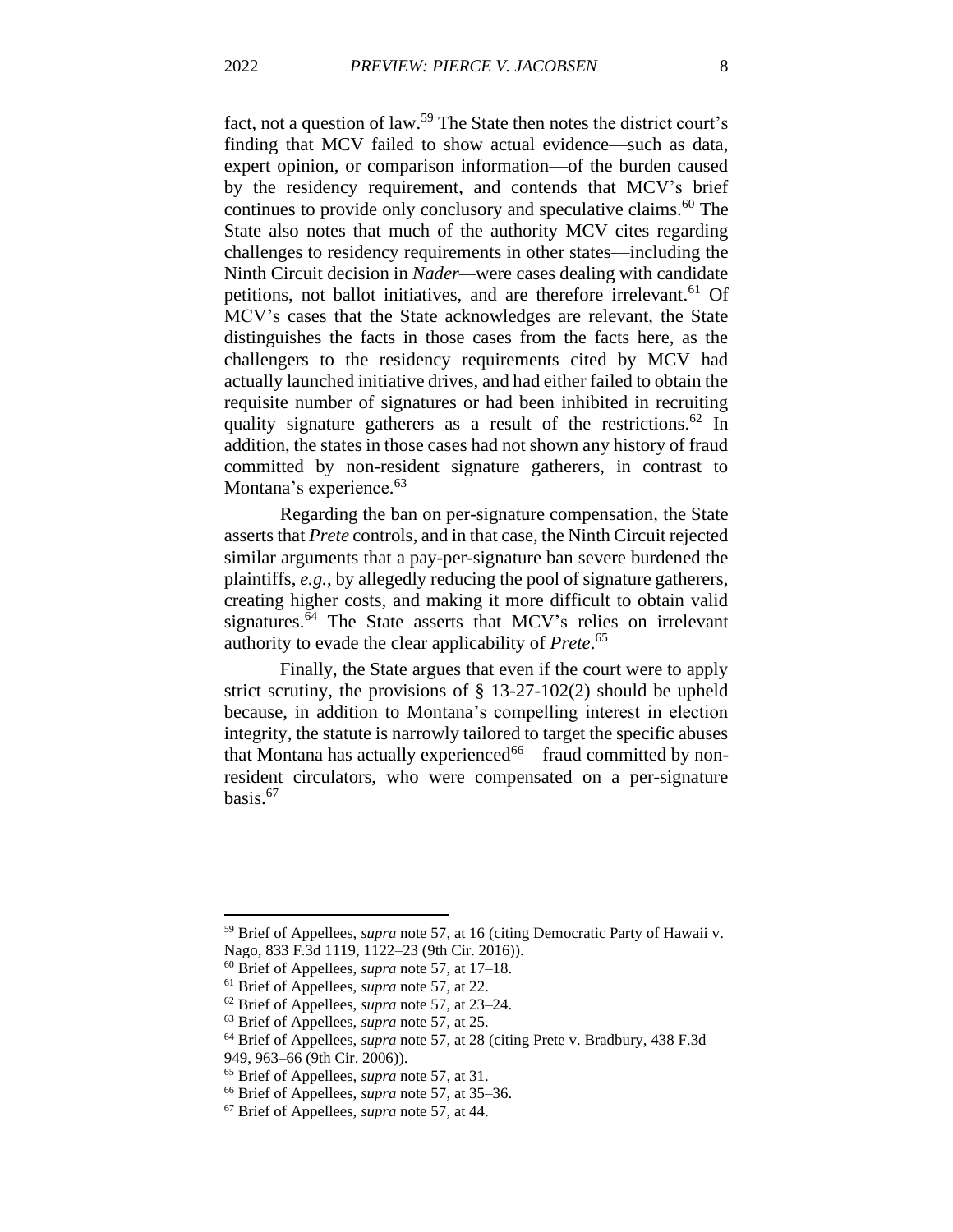# **IV. ANALYSIS**

As both sides note in their briefs, the crux of these issues comes down to whether § 13-27-102(2) places such a burden on protected political speech that strict scrutiny applies, and thus the district court erred in applying only a "less exacting scrutiny."<sup>68</sup>

As the United States Supreme Court has held, "[r]egulations imposing severe burdens on plaintiffs' rights must be narrowly tailored and advance a compelling state interest," while lesser burdens "trigger less exacting review, and a State's important regulatory interests will usually be enough to justify reasonable, nondiscriminatory restrictions."<sup>69</sup> However, "[n]o bright line separates permissible election-related regulation from unconstitutional infringements on First Amendment freedoms."<sup>70</sup>

By arguing that the residency requirement's effect of reducing the pool of available signature gatherers warrants strict scrutiny, MCV arguably suggests a bright-line test. However, MCV's strongest argument comes in its citations to *Nader*, where the Ninth Circuit held—relying on the United States Supreme Court's opinion in *Buckley v. American Constitutional Law Foundation, Inc.*<sup>71</sup>—that "significantly reducing the number of potential circulators impose[s] a severe burden on rights of political expression."<sup>72</sup> The State responds by attempting to distinguish *Nader* as applying only to candidate petitions, but fails to say more as to why the same rule would not apply to initiative petitions, especially in considering that the latter had been the subject of the Court's opinion in *Buckley*. 73

However, as the State argues more effectively, the court will look to the facts of the case, and as the district court noted in its summary judgment order, the Ninth Circuit provided in *Angle*—four years after *Nader*—the test for determining what facts create a severe burden on initiative proponents:

> [A]s applied to the initiative process, we assume that ballot access restrictions place a severe burden on core political speech, and trigger strict scrutiny, when they significantly inhibit the ability of initiative proponents to place initiatives on the ballot.

> This is similar to the standard we apply to ballot access restrictions regulating candidates. In that

<sup>68</sup> *See* Pierce v. Stapleton, 505 F. Supp. 3d 1059, 1068 (D. Mont. 2020).

<sup>69</sup> Timmons v. Twin Cities Area New Party, 520 U.S. 351, 358 (1997).

<sup>70</sup> *Id.* at 359.

<sup>71</sup> 525 U.S. 182 (1999).

<sup>72</sup> Nader v. Brewer, 531 F.3d 1028, 1036 (9th Cir. 2008) (citing Buckley v. Am. Constitutional Law Found., 525 U.S. 182, 194–95 (1999)).

<sup>73</sup> *See Buckley*, 525 U.S. at 205.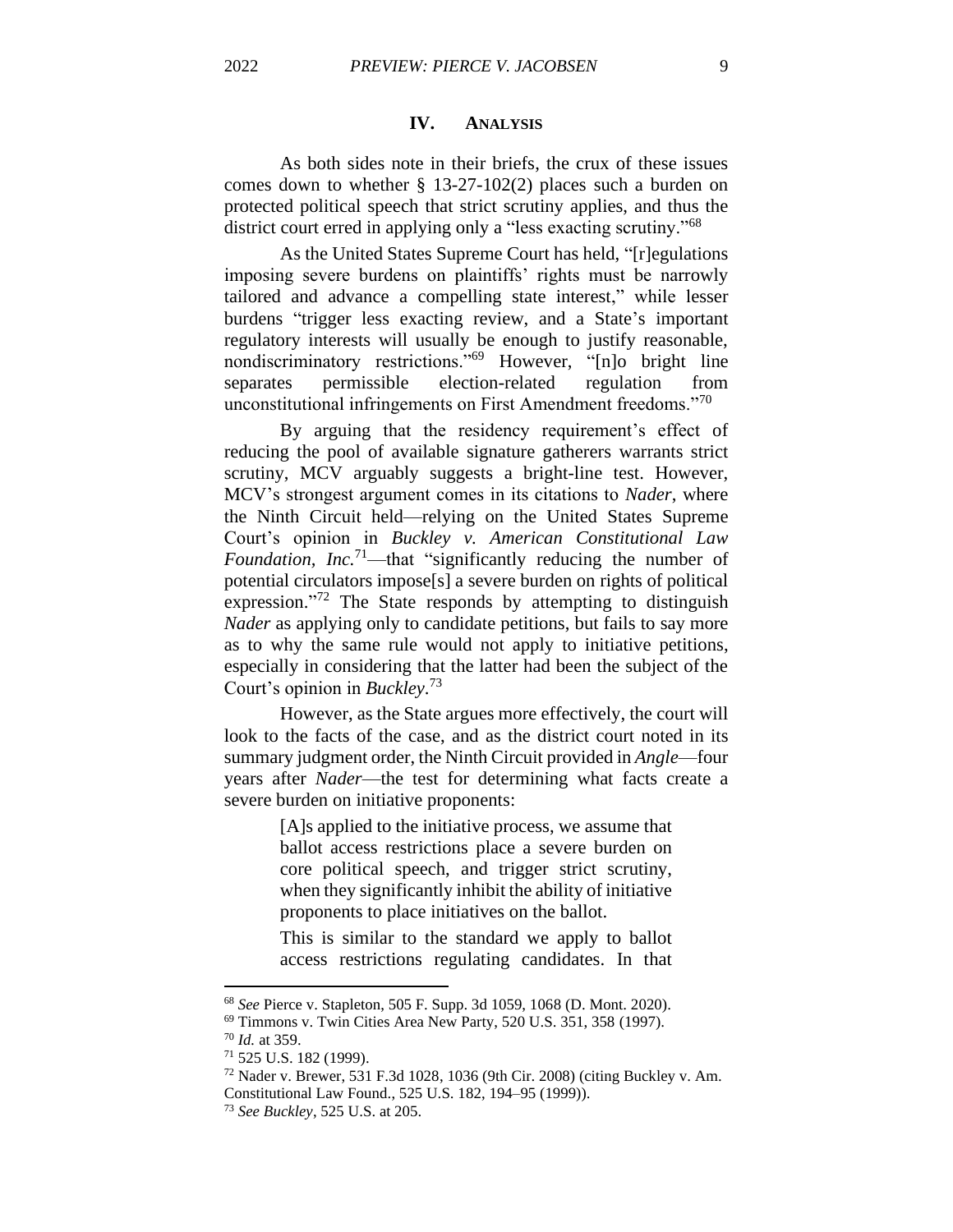setting, we have held that 'the burden on plaintiffs' rights should be measured by whether, in light of the entire statutory scheme regulating ballot access, *reasonably diligent* candidates can normally gain a place on the ballot, or whether they will rarely succeed in doing so.'<sup>74</sup>

In determining the appropriate level of scrutiny, the court in *Angle* went on to say:

> [The plaintiffs] have not presented any evidence that, despite *reasonably diligent* efforts, they and other initiative proponents have been unable to qualify initiatives for the ballot as a result of the geographic distribution requirement imposed by the [challenged law]. On this record, no severe burden has been shown. Strict scrutiny therefore does not apply.<sup>75</sup>

Between the enactment of § 13-27-102(2) in 2007 and the district court's summary judgment order in December 2020, 14 initiative petitions qualified for the ballot in Montana.<sup>76</sup> This average of two initiatives on the ballot for each biennial state-wide election would indicate that initiative proponents in Montana can, in fact, normally gain a place on the ballot when exercising reasonable diligence.

In addition, although MCV cites *Nader* extensively throughout its brief, nowhere does MCV acknowledge *Angle* or this reasonable diligence test—which the court borrowed from its prior opinion in *Nader.*

Because MCV did not exercise any reasonably diligent efforts, having never actually started the initiative campaign, and instead brought this litigation in hopes of receiving injunctive relief from § 13-27-102(2) before commencing the signature drive, MCV cannot demonstrate a severe burden on its First Amendment rights under *Angle*'s test*.* 

Further, the court of appeals stated in *Angle*—citing *Prete* that because the plaintiffs' failed to show the challenged law imposed severe burdens, the state needed only to show that the law furthered "an important regulatory interest."<sup>77</sup> Because MCV does not contest in its briefs that the State has such important interests, and because the State asserts in its brief that this interest is one the

<sup>74</sup> Angle v. Miller, 673 F.3d 1122, 1133 (9th Cir. 2012) (quoting *Nader*, 531 F.3d at 1035) (internal quotation marks omitted) (emphasis added).

<sup>75</sup> *Id.* at 1134 (emphasis added).

<sup>76</sup> Pierce v. Stapleton, 505 F. Supp. 3d 1059, 1071 (D. Mont. 2020).

<sup>77</sup> *Angle*, 673 F.3d at 1134–35 (citing Prete v. Bradbury, 438 F.3d 949, 969 (9th Cir. 2006)).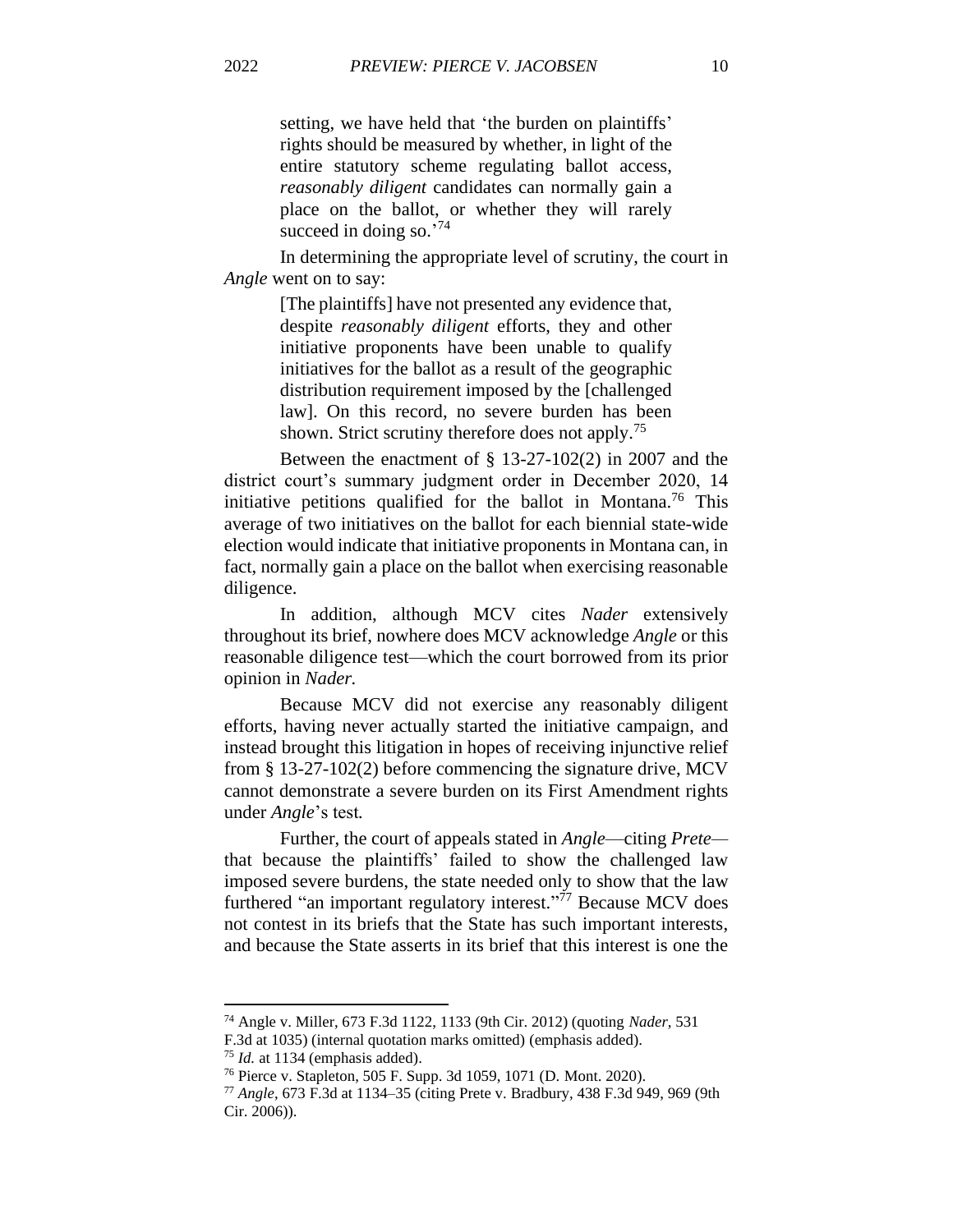court should find compelling, <sup>78</sup> the State has likely satisfied its burden in justifying the provisions of § 13-27-102(2).

*Angle*'s broad language would apparently help to answer the question of burdens for both the residency requirement and the payper-signature ban. However, the district court cited *Angle* only in its discussion of the former, and the State does not rely on *Angle* in its brief except for one citation in the introduction of its argument.<sup>79</sup>

Turning to Montana's ban on per-signature compensation, the district court relied primarily on the court of appeals in *Prete*, holding that unsupported speculation regarding the difficulty of signature gathering is not adequate to show a severe burden. MCV attempts to distinguish the *Prete* plaintiffs' "incomplete factual record" from its own "undisputed and unequivocal record," but in expanding on this record, MCV proceeds to state only a series of conclusory statements based on deposition testimony, an anecdote about "a lady, being paid \$15.00 per hour in her home, doing nothing," an excerpt from a 2011 veto message by then-California governor Jerry Brown, and testimony from a witness who "does not disagree" with the sentiments in Governor Brown's 2011 message.<sup>80</sup> Therefore, even without *Angle*, Ninth Circuit precedent under *Prete*  would lead to the conclusion that MCV's arguments, lacking evidence and based on speculation, fail to show that the pay-persignature ban in § 13-27-102(2) severely burdens its rights.

Thus, the court of appeals will likely side with the appellees and affirm the district court's grant of summary judgment for the State regarding the per-signature compensation ban. The court of appeals will likely also affirm regarding the residency requirement, but given *Nader*, this is a closer call.

# **V. CONCLUSION**

In considering, first, the sum of applicable Ninth Circuit precedent on election restrictions and their burden on First Amendment speech; next, the history of specific abuses that prompted the Montana Legislature to enact the residency requirement and ban on per-signature compensation for circulators of initiative petitions; and finally, the facts of this litigation—in particular, that MCV never actually attempted to gather signatures to qualify its initiative for the ballot—the court of appeals will likely affirm the district court's determination that strict scrutiny does not apply to either provision in  $\S$  13-27-102(2) and affirm the grant of summary judgment for the State in MCV's claims against it. However, given that the question of scrutiny for the residency

<sup>78</sup> Brief of Appellees, *supra* note 57, at 35–36.

<sup>79</sup> *See* Brief of Appellees, *supra* note 57, at 14.

<sup>80</sup> Appellants' Opening Brief, *supra* note 25, at 47–49.